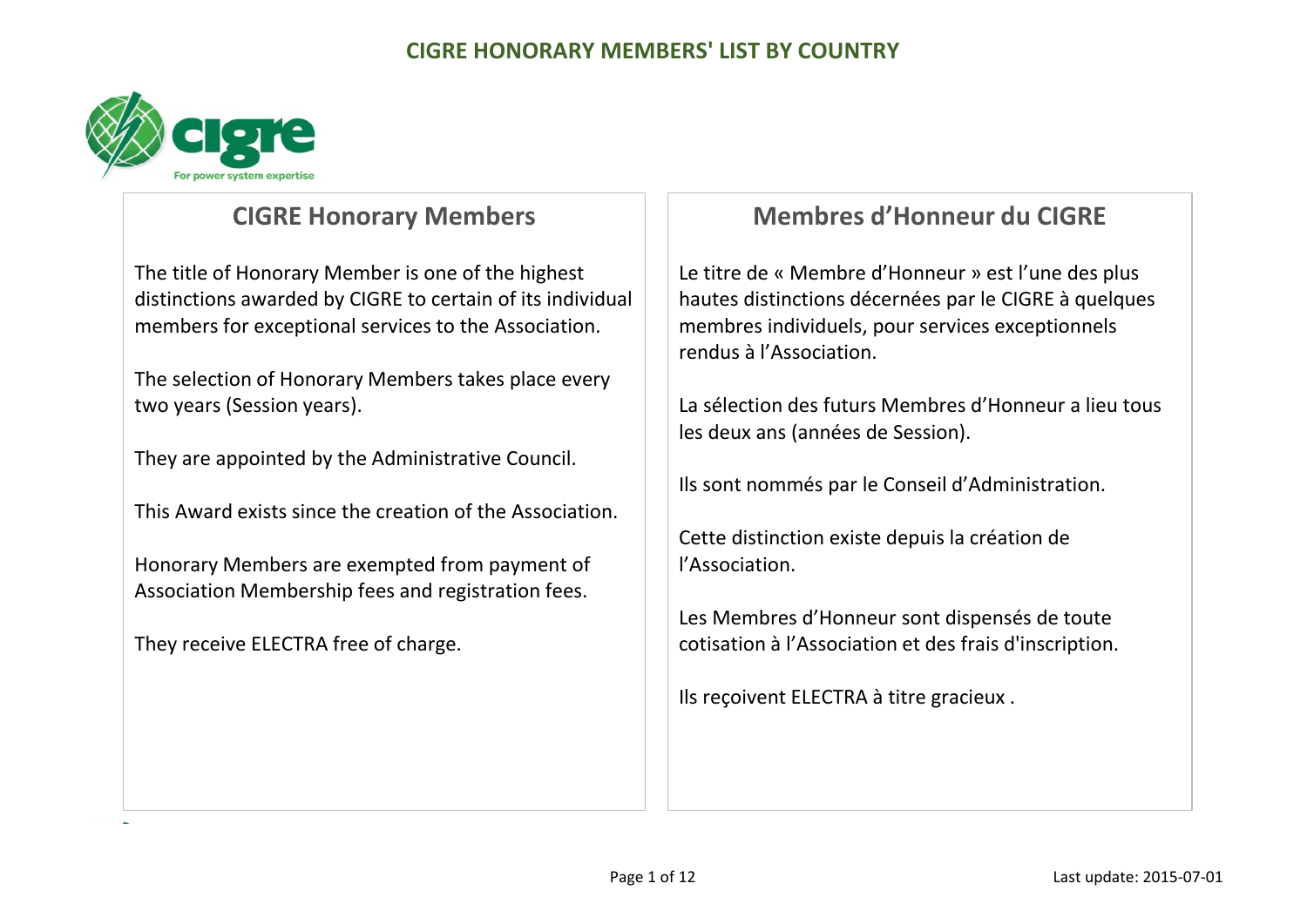|               | <b>AR-Argentina</b>           |      | <b>AU-Australia</b>  |      | <b>BE-Belgium</b> |      |
|---------------|-------------------------------|------|----------------------|------|-------------------|------|
|               |                               |      |                      |      |                   |      |
|               | Manuel Victor GONZALEZ SABATO | 2004 | Doug ABERLE          | 2020 | Pierre DE PAUW    | 2006 |
| Jorge NIZOVOY |                               | 2014 | <b>Richard BEVAN</b> | 2016 | Alain ROBERT      | 2002 |
|               |                               |      | David G. CROFT       | 2004 |                   |      |
|               |                               |      | Philip W. DULHUNTY   | 1996 |                   |      |
|               |                               |      | Terry KRIEG          | 2018 |                   |      |
|               |                               |      | Phil SOUTHWELL       | 2014 |                   |      |
|               |                               |      | Peter TYREE          | 2008 |                   |      |
|               |                               |      | Graham F. VINCENT    | 2000 |                   |      |
|               |                               |      |                      |      |                   |      |
|               |                               |      |                      |      |                   |      |
|               |                               |      |                      |      |                   |      |
|               |                               |      |                      |      |                   |      |
|               |                               |      |                      |      |                   |      |
|               |                               |      |                      |      |                   |      |
|               |                               |      |                      |      |                   |      |
|               |                               |      |                      |      |                   |      |
|               |                               |      |                      |      |                   |      |
|               |                               |      |                      |      |                   |      |
|               |                               |      |                      |      |                   |      |
|               |                               |      |                      |      |                   |      |
|               |                               |      |                      |      |                   |      |
|               |                               |      |                      |      |                   |      |
|               |                               |      |                      |      |                   |      |
|               |                               |      |                      |      |                   |      |
|               |                               |      |                      |      |                   |      |
|               |                               |      |                      |      |                   |      |
|               |                               |      |                      |      |                   |      |
|               |                               |      |                      |      |                   |      |
|               |                               |      |                      |      |                   |      |
|               |                               |      |                      |      |                   |      |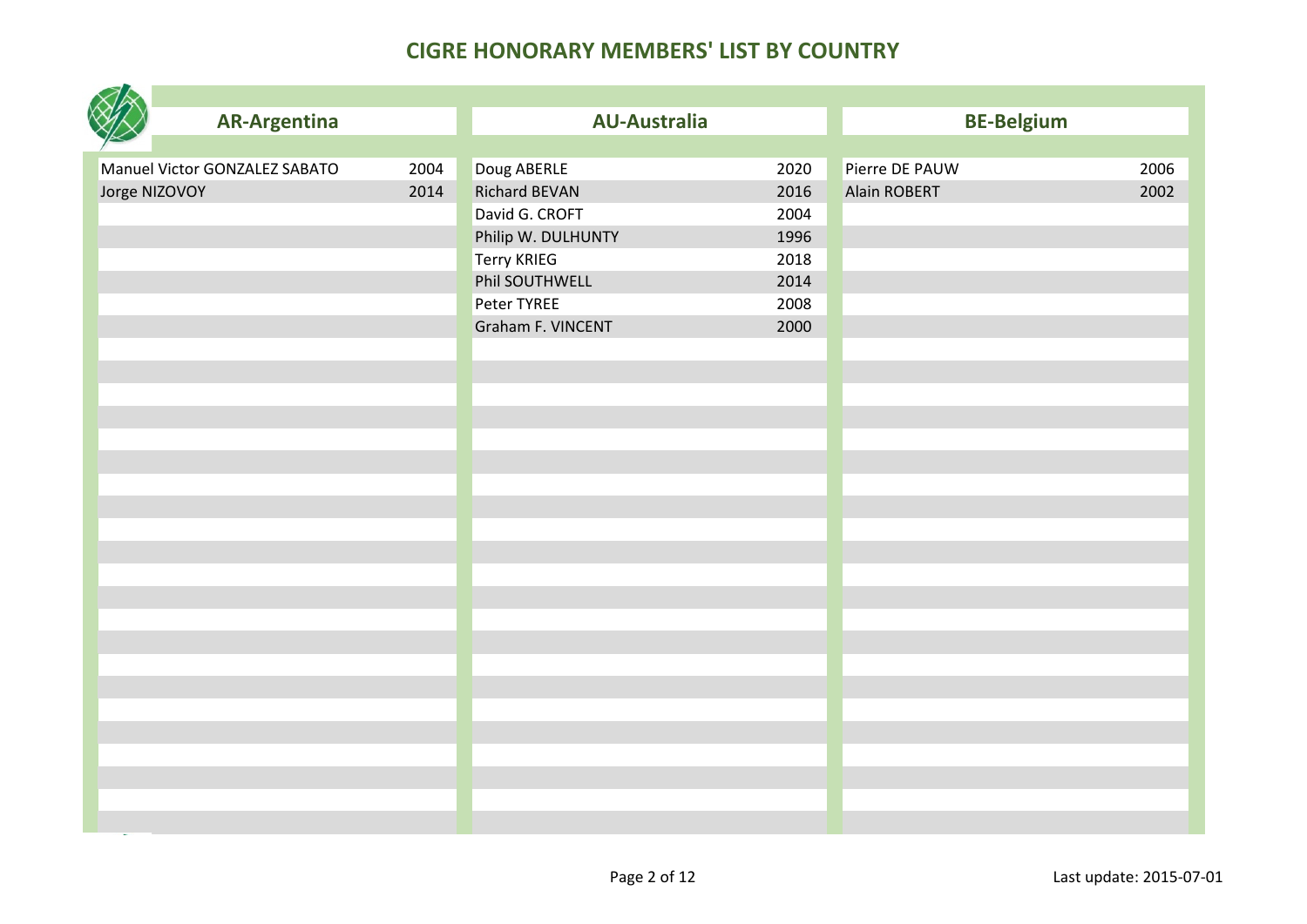| <b>BR-Brazil</b>                    |      | <b>CA-Canada</b>   |      | <b>CH-Switzerland</b> |      |
|-------------------------------------|------|--------------------|------|-----------------------|------|
|                                     |      |                    |      |                       |      |
| Paulo ESMERALDO                     | 2014 | Michel ARMSTRONG   | 2010 | Josef Anton DÜRR      | 2002 |
| Erli FIGUIEREDO                     | 2014 | <b>Yves FILION</b> | 2008 | <b>Franz BESOLD</b>   | 2012 |
| Joao B. GUIMARAES FERREIRA DA SILVA | 2006 | Prabha KUNDUR+     | 2006 | Aldo BOLZA            | 2004 |
| José Henrique MACHADO FERNANDES     | 2012 | Sarma MARUVADA     | 1998 | Pierre BOSS           | 2010 |
| Jerzy Z.L. LEPECKI                  | 1996 | Claude RAJOTTE     | 2016 | <b>Patrick BRAUN</b>  | 2006 |
| Josias MATOS de ARAUJO              | 2020 | Mohamed RASHWAN    | 2020 | Ivan DE MESMAEKER     | 2008 |
| Iony PATRIOTA de SIQUEIRA           | 2018 |                    |      | Leopold ERHART        | 1996 |
| <b>Marcio SZECHTMAN</b>             | 2008 |                    |      | Andrew John ERIKSSON  | 1996 |
| Antonio VAREJÃO de GODOY            | 2016 |                    |      | Klaus FROEHLICH       | 2006 |
| Xisto VIEIRA Filho                  | 2002 |                    |      | Konstantin PAPAILIOU  | 2016 |
|                                     |      |                    |      | Thomas PRAEHAUSER+    | 1992 |
|                                     |      |                    |      | <b>Erich RUOSS</b>    | 1992 |
|                                     |      |                    |      | Matthias ZWICKY       | 2021 |
|                                     |      |                    |      |                       |      |
|                                     |      |                    |      |                       |      |
|                                     |      |                    |      |                       |      |
|                                     |      |                    |      |                       |      |
|                                     |      |                    |      |                       |      |
|                                     |      |                    |      |                       |      |
|                                     |      |                    |      |                       |      |
|                                     |      |                    |      |                       |      |
|                                     |      |                    |      |                       |      |
|                                     |      |                    |      |                       |      |
|                                     |      |                    |      |                       |      |
|                                     |      |                    |      |                       |      |
|                                     |      |                    |      |                       |      |
|                                     |      |                    |      |                       |      |
|                                     |      |                    |      |                       |      |
|                                     |      |                    |      |                       |      |
|                                     |      |                    |      |                       |      |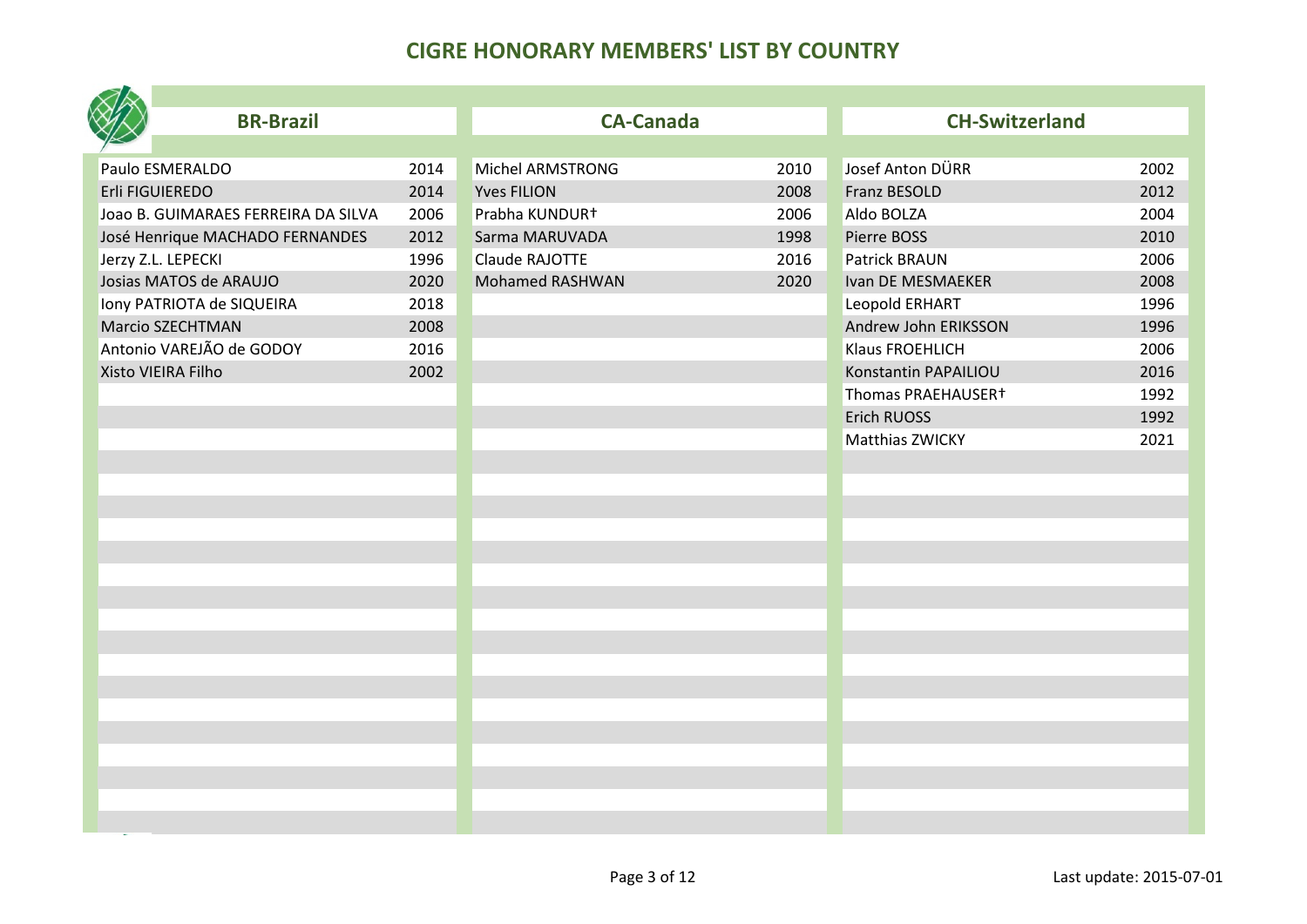|           | <b>CN-China</b> | <b>DE-Germany</b>       |      | <b>DK-Denmark</b>        |      |
|-----------|-----------------|-------------------------|------|--------------------------|------|
|           |                 |                         |      |                          |      |
| Hao GUO   | 2006            | <b>Reinhart BAEHR</b>   | 2000 | Jorgen Falck CHRISTENSEN | 1998 |
| Ruomei LI | 2014            | <b>Ernst GOCKENBACH</b> | 2010 | <b>Niels HAASE</b>       | 2006 |
|           |                 | Josef KINDERSBERGER     | 2016 | Jorgen S. CHRISTENSEN    | 2018 |
|           |                 | Klaus KLEINEKORTE       | 2021 |                          |      |
|           |                 | Klaus Peter MÜLLER      | 2006 |                          |      |
|           |                 | Egon F. PESCHKE+        | 1992 |                          |      |
|           |                 | Dusan POVH              | 2002 |                          |      |
|           |                 | <b>Rolf RENKE</b>       | 2000 |                          |      |
|           |                 | Karl-Heinz SCHNEIDER    | 1992 |                          |      |
|           |                 | Heinz-Helmut SCHRAMM    | 1996 |                          |      |
|           |                 | Reinhard G. SCHROTH     | 2006 |                          |      |
|           |                 | Jürgen SCHWARZ          | 2004 |                          |      |
|           |                 | Konstantin STASCHUS     | 2020 |                          |      |
|           |                 | Joachim VANZETTA        | 2016 |                          |      |
|           |                 | Rolf WINDMÖLLER         | 2010 |                          |      |
|           |                 | <b>Gerhard ZIEGLER</b>  | 2002 |                          |      |
|           |                 |                         |      |                          |      |
|           |                 |                         |      |                          |      |
|           |                 |                         |      |                          |      |
|           |                 |                         |      |                          |      |
|           |                 |                         |      |                          |      |
|           |                 |                         |      |                          |      |
|           |                 |                         |      |                          |      |
|           |                 |                         |      |                          |      |
|           |                 |                         |      |                          |      |
|           |                 |                         |      |                          |      |
|           |                 |                         |      |                          |      |
|           |                 |                         |      |                          |      |
|           |                 |                         |      |                          |      |
|           |                 |                         |      |                          |      |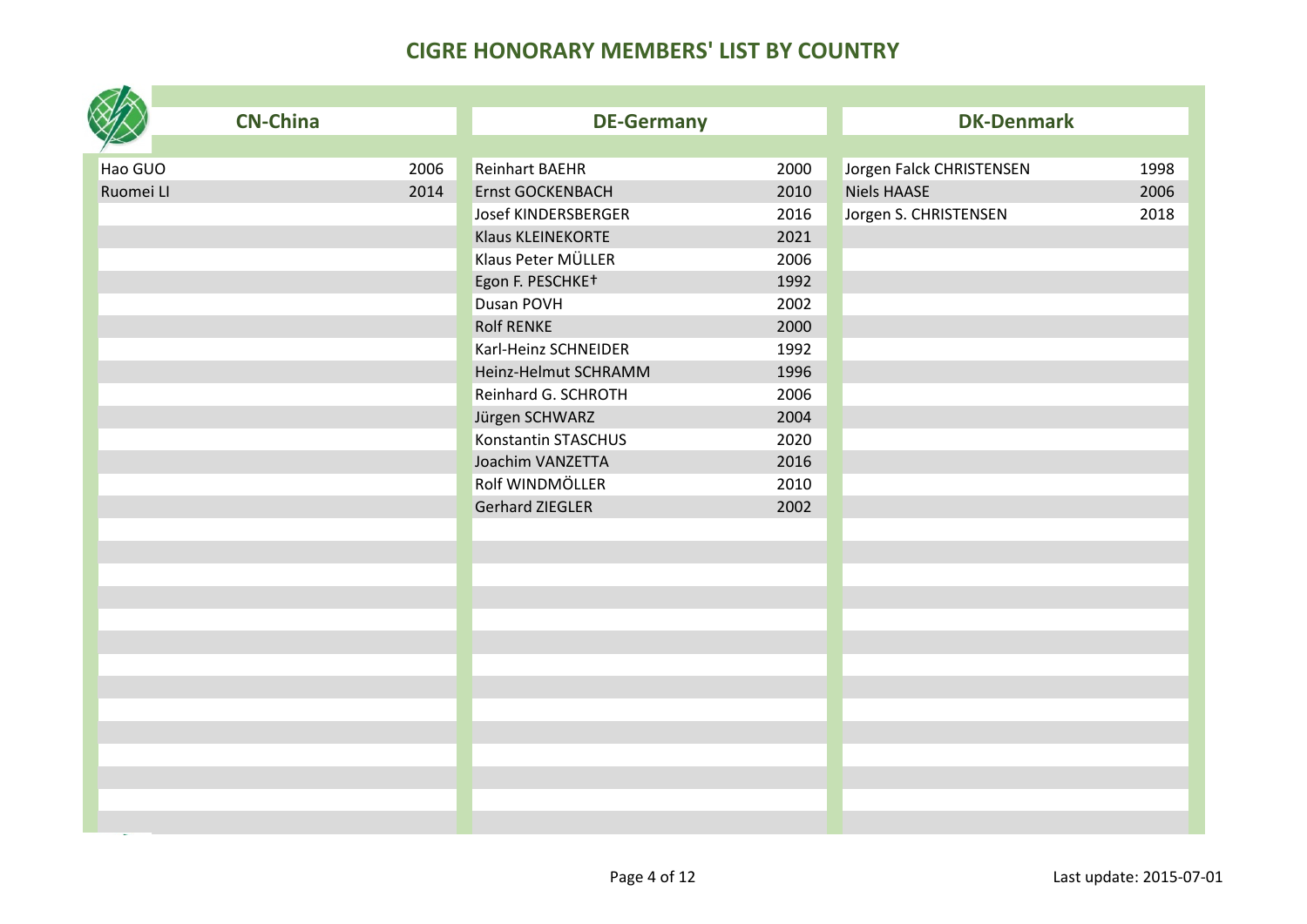|              | <b>EG-Egypt</b> |      | <b>ES-Spain</b>        |      | <b>FI-Finland</b> |      |
|--------------|-----------------|------|------------------------|------|-------------------|------|
|              |                 |      |                        |      |                   |      |
| Fouad TAHER+ |                 | 2002 | Javier AMANTEGUI       | 2010 | Rauno K. KOSKINEN | 1992 |
|              |                 |      | Fernando GONZALO ORTIZ | 2006 |                   |      |
|              |                 |      | <b>Carlos SAMITIER</b> | 2016 |                   |      |
|              |                 |      | Fernando SOTO MARTOS   | 2010 |                   |      |
|              |                 |      |                        |      |                   |      |
|              |                 |      |                        |      |                   |      |
|              |                 |      |                        |      |                   |      |
|              |                 |      |                        |      |                   |      |
|              |                 |      |                        |      |                   |      |
|              |                 |      |                        |      |                   |      |
|              |                 |      |                        |      |                   |      |
|              |                 |      |                        |      |                   |      |
|              |                 |      |                        |      |                   |      |
|              |                 |      |                        |      |                   |      |
|              |                 |      |                        |      |                   |      |
|              |                 |      |                        |      |                   |      |
|              |                 |      |                        |      |                   |      |
|              |                 |      |                        |      |                   |      |
|              |                 |      |                        |      |                   |      |
|              |                 |      |                        |      |                   |      |
|              |                 |      |                        |      |                   |      |
|              |                 |      |                        |      |                   |      |
|              |                 |      |                        |      |                   |      |
|              |                 |      |                        |      |                   |      |
|              |                 |      |                        |      |                   |      |
|              |                 |      |                        |      |                   |      |
|              |                 |      |                        |      |                   |      |
|              |                 |      |                        |      |                   |      |
|              |                 |      |                        |      |                   |      |
|              |                 |      |                        |      |                   |      |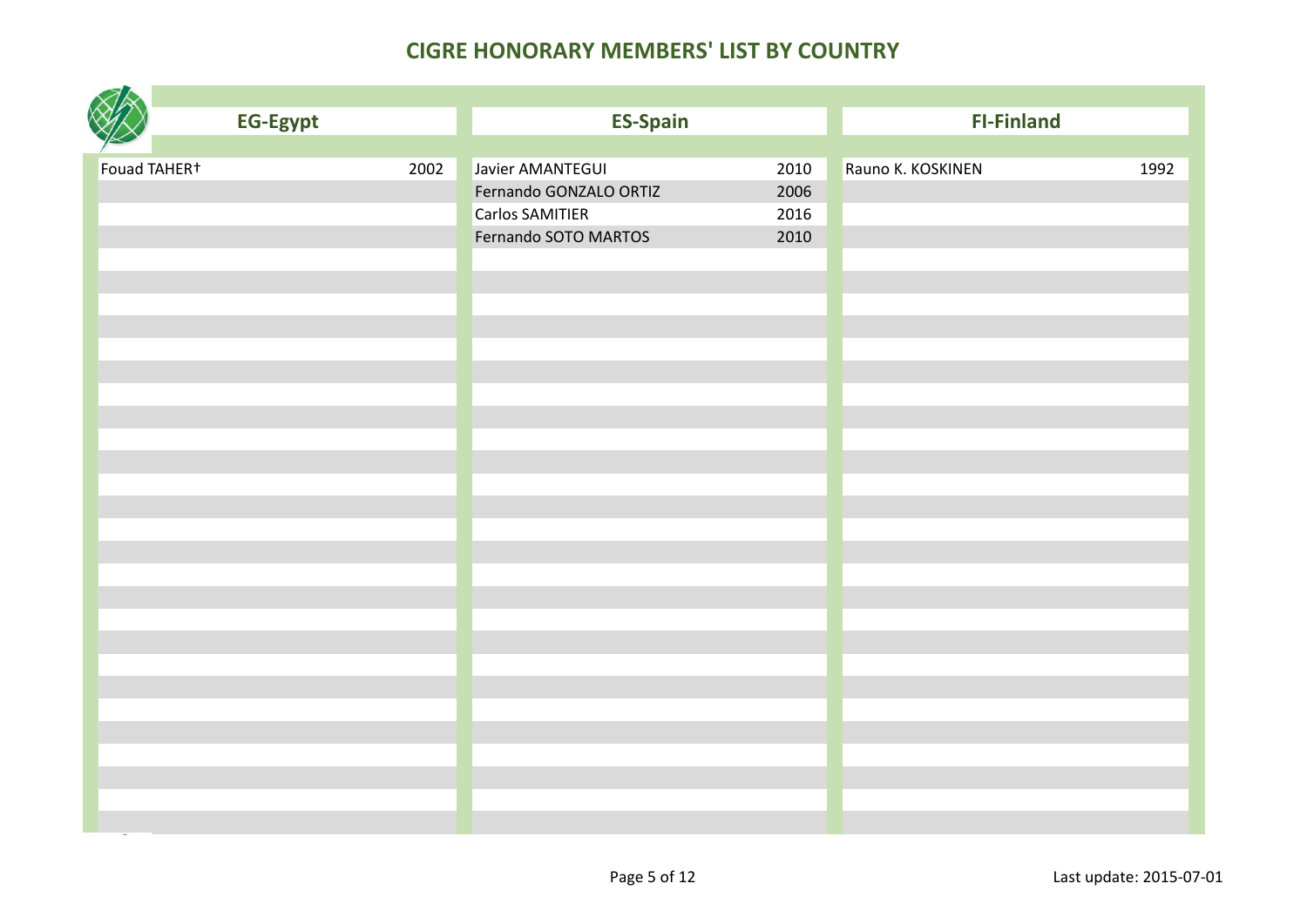| <b>FR-France</b>                |      | <b>GB-United Kingdom</b> |      | <b>GR-Greece</b>    |      |
|---------------------------------|------|--------------------------|------|---------------------|------|
|                                 |      |                          |      |                     |      |
| Pierre ARGAUT                   | 2016 | Dennis J. ALLAN          | 1994 | Nikos HATZIARGYRIOU | 2014 |
| Jacques CLADÉ                   | 1992 | <b>Bjarne ANDERSEN</b>   | 2014 |                     |      |
| <b>Bernard-Michel DALLE</b>     | 2010 | John H. BANKS            | 1996 |                     |      |
| Georges DE MONTRAVEL            | 2010 | W.J. CHEETHAM            | 1996 |                     |      |
| Christian DUBANTON <sup>+</sup> | 1996 | J.M. HODGE <sup>+</sup>  | 1994 |                     |      |
| Philippe GUUINIC                | 2004 | Christopher John JONES   | 2012 |                     |      |
| Marc HÉROUARD                   | 2000 | <b>Colin RAY</b>         | 2008 |                     |      |
| <b>Robert MAHLER</b>            | 2004 | <b>Simon RYDER</b>       | 2020 |                     |      |
| <b>Yves MAUGAIN</b>             | 2018 | Mark Andrew WALDRON      | 2012 |                     |      |
| André MERLIN                    | 1994 | David J. WALLIS          | 2004 |                     |      |
| François MESLIER                | 2002 |                          |      |                     |      |
| <b>Liliane NEY</b>              | 2012 |                          |      |                     |      |
|                                 |      |                          |      |                     |      |
|                                 |      |                          |      |                     |      |
|                                 |      |                          |      |                     |      |
|                                 |      |                          |      |                     |      |
|                                 |      |                          |      |                     |      |
|                                 |      |                          |      |                     |      |
|                                 |      |                          |      |                     |      |
|                                 |      |                          |      |                     |      |
|                                 |      |                          |      |                     |      |
|                                 |      |                          |      |                     |      |
|                                 |      |                          |      |                     |      |
|                                 |      |                          |      |                     |      |
|                                 |      |                          |      |                     |      |
|                                 |      |                          |      |                     |      |
|                                 |      |                          |      |                     |      |
|                                 |      |                          |      |                     |      |
|                                 |      |                          |      |                     |      |
|                                 |      |                          |      |                     |      |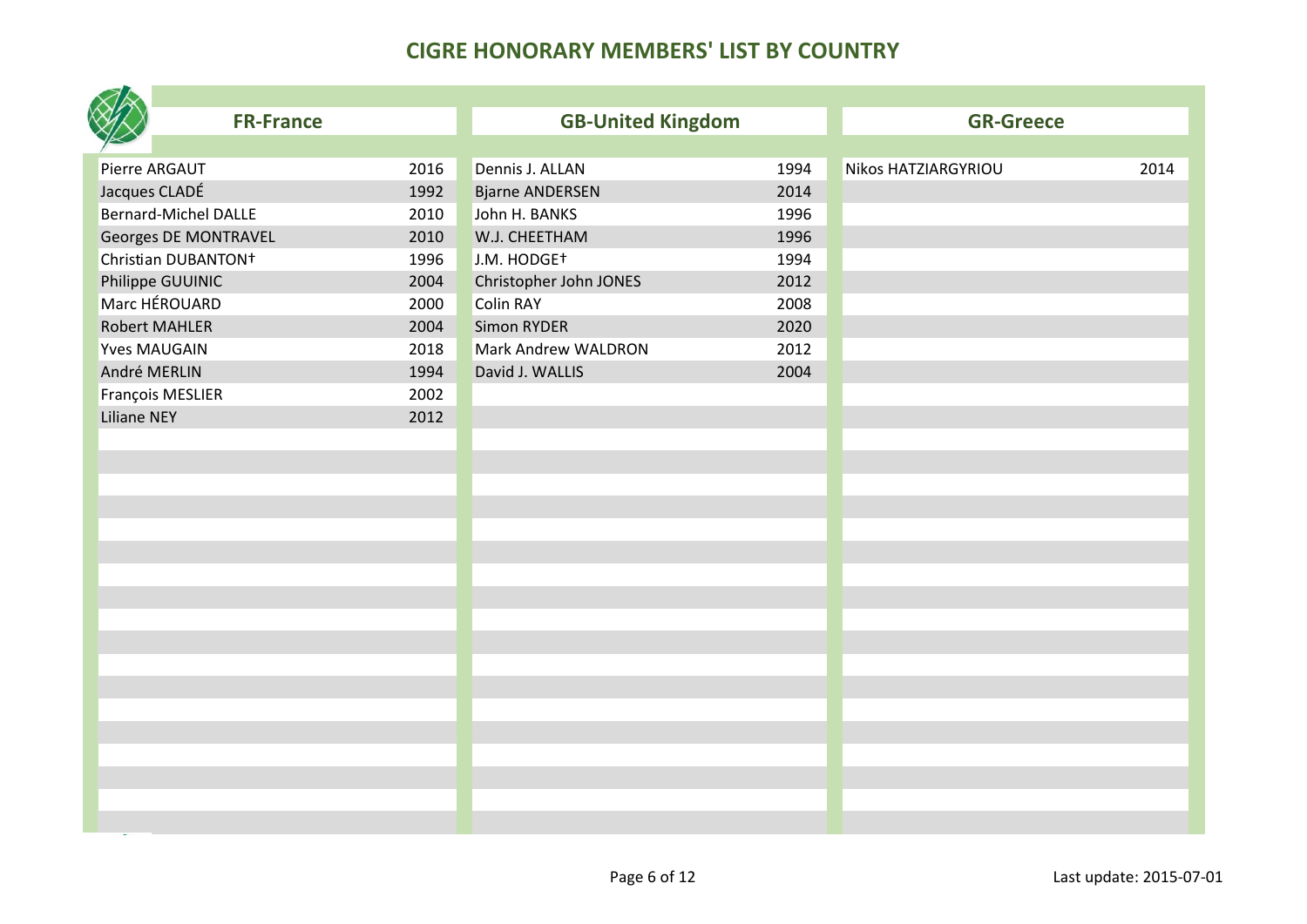|                      | <b>HU-Hungary</b> |      |              | <b>IN-India</b> |      | <b>IT-Italy</b>             |      |
|----------------------|-------------------|------|--------------|-----------------|------|-----------------------------|------|
|                      |                   |      |              |                 |      |                             |      |
| <b>Istvan KROMER</b> |                   | 2004 | C.V.J. VARMA |                 | 1994 | Angelo INVERNIZZI           | 2008 |
|                      |                   |      |              |                 |      | Giancarlo MANZONI           | 1996 |
|                      |                   |      |              |                 |      | Antonio NEGRI               | 2012 |
|                      |                   |      |              |                 |      | Carlo Alberto NUCCI         | 2012 |
|                      |                   |      |              |                 |      | Mario SFORZINI              | 1992 |
|                      |                   |      |              |                 |      | Lorenzo THIONE <sup>+</sup> | 2002 |
|                      |                   |      |              |                 |      |                             |      |
|                      |                   |      |              |                 |      |                             |      |
|                      |                   |      |              |                 |      |                             |      |
|                      |                   |      |              |                 |      |                             |      |
|                      |                   |      |              |                 |      |                             |      |
|                      |                   |      |              |                 |      |                             |      |
|                      |                   |      |              |                 |      |                             |      |
|                      |                   |      |              |                 |      |                             |      |
|                      |                   |      |              |                 |      |                             |      |
|                      |                   |      |              |                 |      |                             |      |
|                      |                   |      |              |                 |      |                             |      |
|                      |                   |      |              |                 |      |                             |      |
|                      |                   |      |              |                 |      |                             |      |
|                      |                   |      |              |                 |      |                             |      |
|                      |                   |      |              |                 |      |                             |      |
|                      |                   |      |              |                 |      |                             |      |
|                      |                   |      |              |                 |      |                             |      |
|                      |                   |      |              |                 |      |                             |      |
|                      |                   |      |              |                 |      |                             |      |
|                      |                   |      |              |                 |      |                             |      |
|                      |                   |      |              |                 |      |                             |      |
|                      |                   |      |              |                 |      |                             |      |
|                      |                   |      |              |                 |      |                             |      |
|                      |                   |      |              |                 |      |                             |      |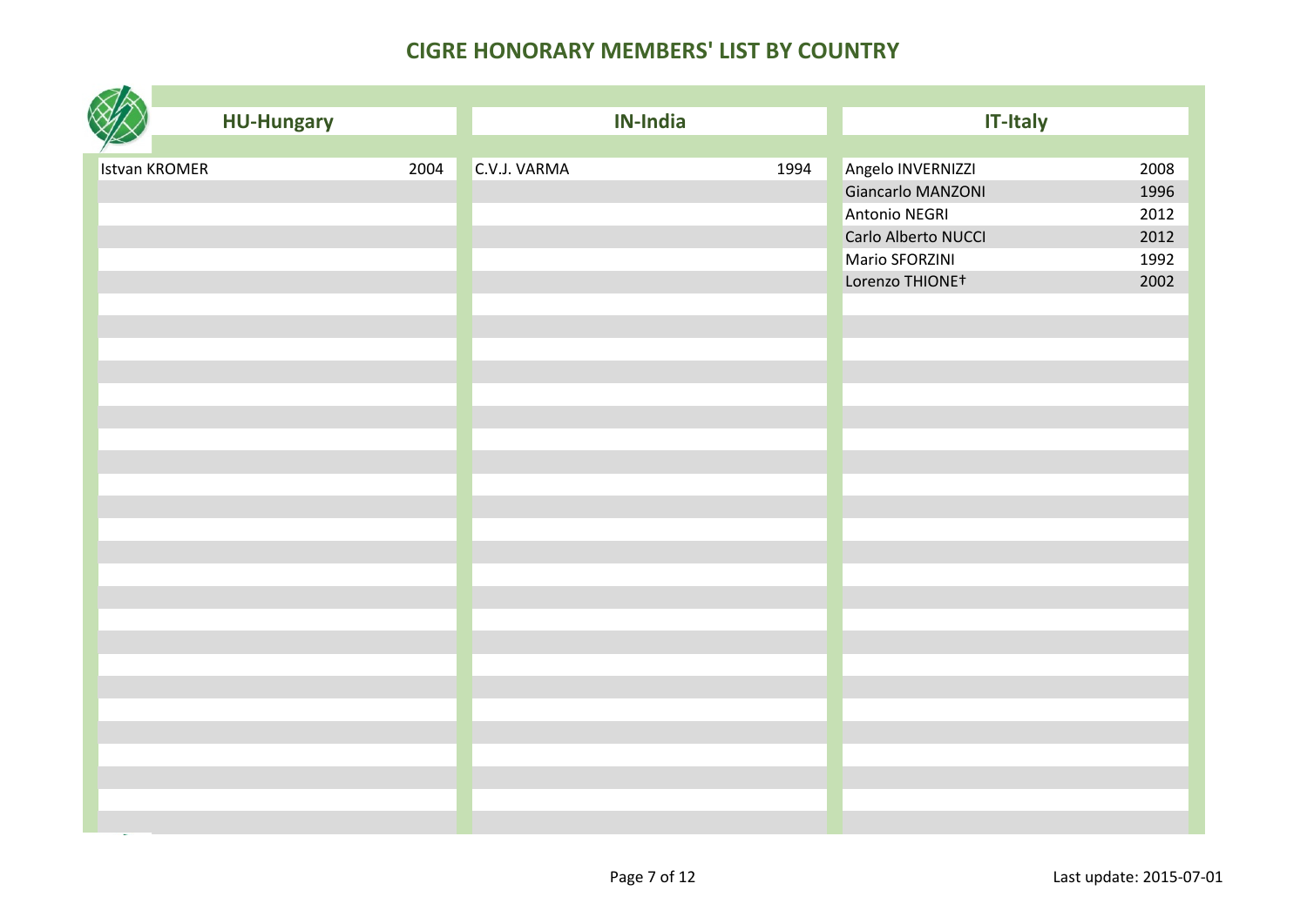|                 | JP-Japan |             | <b>KR-South Korea</b> | <b>NL-Netherlands</b> |      |
|-----------------|----------|-------------|-----------------------|-----------------------|------|
|                 |          |             |                       |                       |      |
| Takashi HAYASHI | 2008     | Ja-yoon KOO | 2021                  | Johan J. SMIT         | 2004 |
| Hiroki ITO      | 2018     |             |                       | Auke WIERSMA          | 2008 |
| Yasuji SEKINE   | 2000     |             |                       | Theo YKEMA            | 1992 |
| Ishiro TAI      | 2014     |             |                       |                       |      |
|                 |          |             |                       |                       |      |
|                 |          |             |                       |                       |      |
|                 |          |             |                       |                       |      |
|                 |          |             |                       |                       |      |
|                 |          |             |                       |                       |      |
|                 |          |             |                       |                       |      |
|                 |          |             |                       |                       |      |
|                 |          |             |                       |                       |      |
|                 |          |             |                       |                       |      |
|                 |          |             |                       |                       |      |
|                 |          |             |                       |                       |      |
|                 |          |             |                       |                       |      |
|                 |          |             |                       |                       |      |
|                 |          |             |                       |                       |      |
|                 |          |             |                       |                       |      |
|                 |          |             |                       |                       |      |
|                 |          |             |                       |                       |      |
|                 |          |             |                       |                       |      |
|                 |          |             |                       |                       |      |
|                 |          |             |                       |                       |      |
|                 |          |             |                       |                       |      |
|                 |          |             |                       |                       |      |
|                 |          |             |                       |                       |      |
|                 |          |             |                       |                       |      |
|                 |          |             |                       |                       |      |
|                 |          |             |                       |                       |      |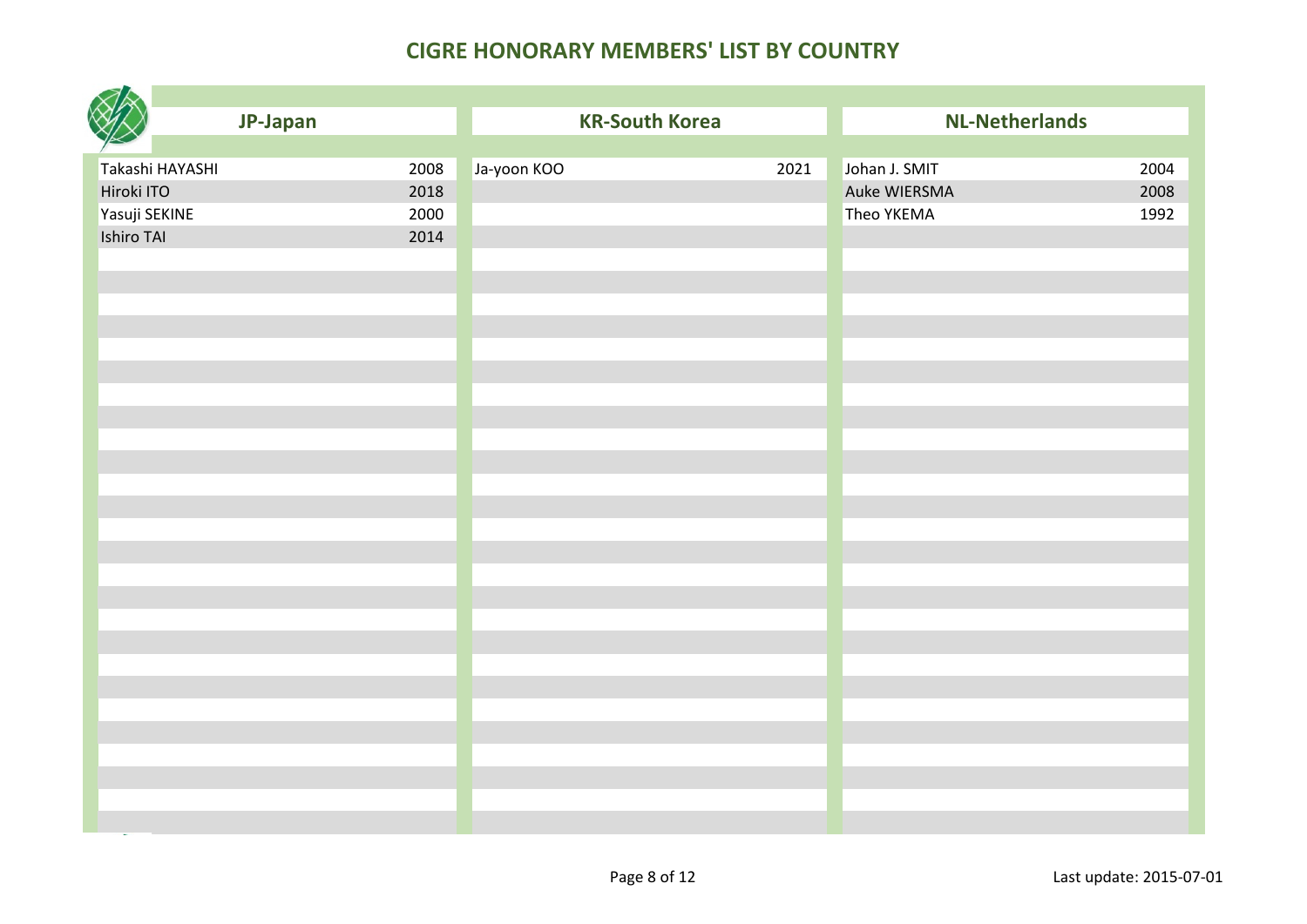|                      | <b>NO-Norway</b> |      | <b>NZ-New Zealand</b> |      | <b>OM-Oman</b>    |      |
|----------------------|------------------|------|-----------------------|------|-------------------|------|
|                      |                  |      |                       |      |                   |      |
| Kjell BJORLOW-LARSEN |                  | 1998 | Nicolas SMIT          | 2020 | Thani AL-KHUSAIBI | 2020 |
| Olav FOSSO           |                  | 2014 |                       |      |                   |      |
| Ole GJERDE           |                  | 2020 |                       |      |                   |      |
| Kare SCHJETNE        |                  | 1994 |                       |      |                   |      |
|                      |                  |      |                       |      |                   |      |
|                      |                  |      |                       |      |                   |      |
|                      |                  |      |                       |      |                   |      |
|                      |                  |      |                       |      |                   |      |
|                      |                  |      |                       |      |                   |      |
|                      |                  |      |                       |      |                   |      |
|                      |                  |      |                       |      |                   |      |
|                      |                  |      |                       |      |                   |      |
|                      |                  |      |                       |      |                   |      |
|                      |                  |      |                       |      |                   |      |
|                      |                  |      |                       |      |                   |      |
|                      |                  |      |                       |      |                   |      |
|                      |                  |      |                       |      |                   |      |
|                      |                  |      |                       |      |                   |      |
|                      |                  |      |                       |      |                   |      |
|                      |                  |      |                       |      |                   |      |
|                      |                  |      |                       |      |                   |      |
|                      |                  |      |                       |      |                   |      |
|                      |                  |      |                       |      |                   |      |
|                      |                  |      |                       |      |                   |      |
|                      |                  |      |                       |      |                   |      |
|                      |                  |      |                       |      |                   |      |
|                      |                  |      |                       |      |                   |      |
|                      |                  |      |                       |      |                   |      |
|                      |                  |      |                       |      |                   |      |
|                      |                  |      |                       |      |                   |      |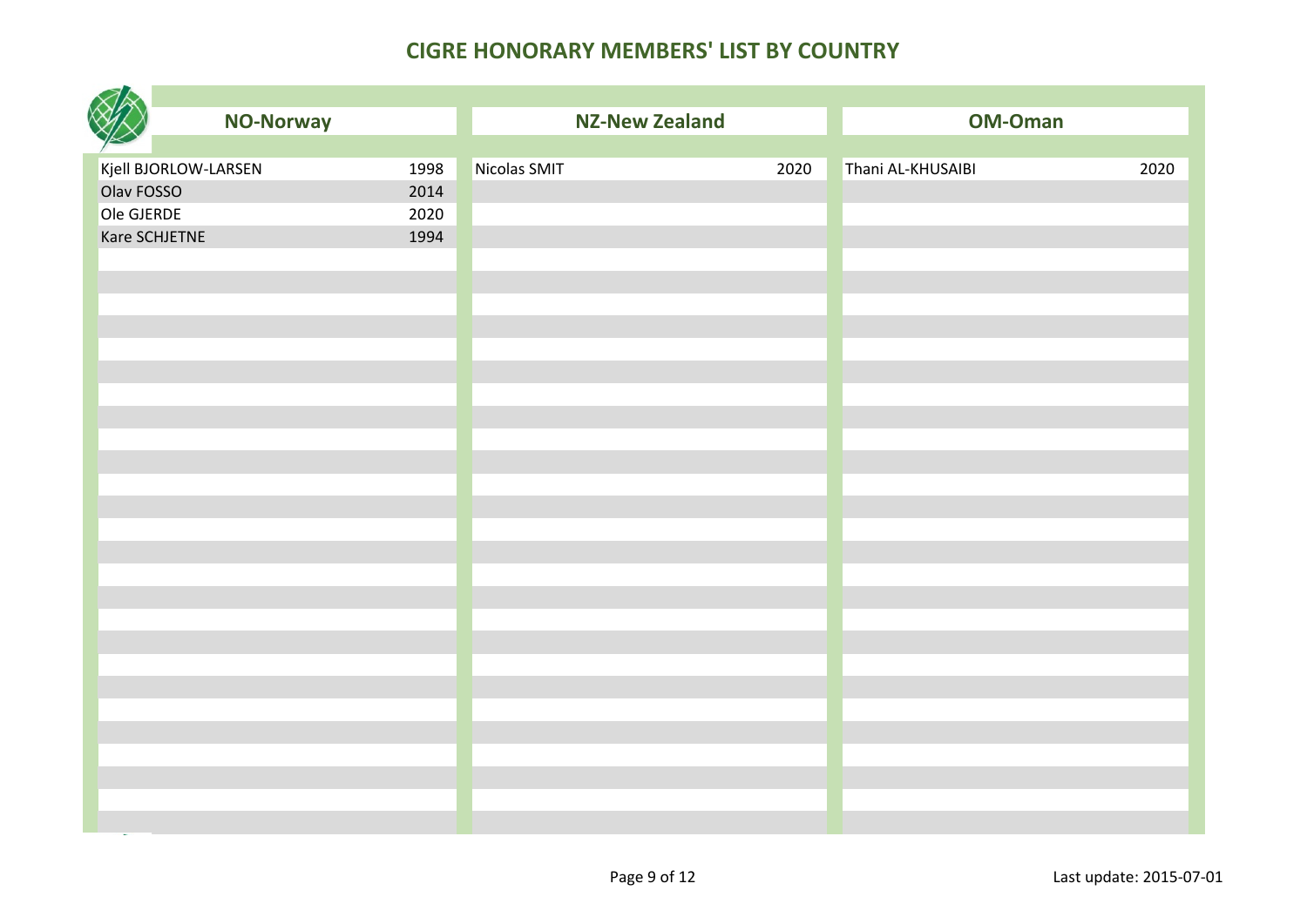| <b>PT-Portugal</b>             |      | <b>RO-Romania</b> |      | <b>RU-Russia</b>            |      |
|--------------------------------|------|-------------------|------|-----------------------------|------|
|                                |      |                   |      |                             |      |
| Joao A. do NASCIMENTO-BAPTISTA | 2006 | Mircea EREMIA     | 2021 | Anatoly DYAKOV <sup>+</sup> | 2014 |
|                                |      |                   |      |                             |      |
|                                |      |                   |      |                             |      |
|                                |      |                   |      |                             |      |
|                                |      |                   |      |                             |      |
|                                |      |                   |      |                             |      |
|                                |      |                   |      |                             |      |
|                                |      |                   |      |                             |      |
|                                |      |                   |      |                             |      |
|                                |      |                   |      |                             |      |
|                                |      |                   |      |                             |      |
|                                |      |                   |      |                             |      |
|                                |      |                   |      |                             |      |
|                                |      |                   |      |                             |      |
|                                |      |                   |      |                             |      |
|                                |      |                   |      |                             |      |
|                                |      |                   |      |                             |      |
|                                |      |                   |      |                             |      |
|                                |      |                   |      |                             |      |
|                                |      |                   |      |                             |      |
|                                |      |                   |      |                             |      |
|                                |      |                   |      |                             |      |
|                                |      |                   |      |                             |      |
|                                |      |                   |      |                             |      |
|                                |      |                   |      |                             |      |
|                                |      |                   |      |                             |      |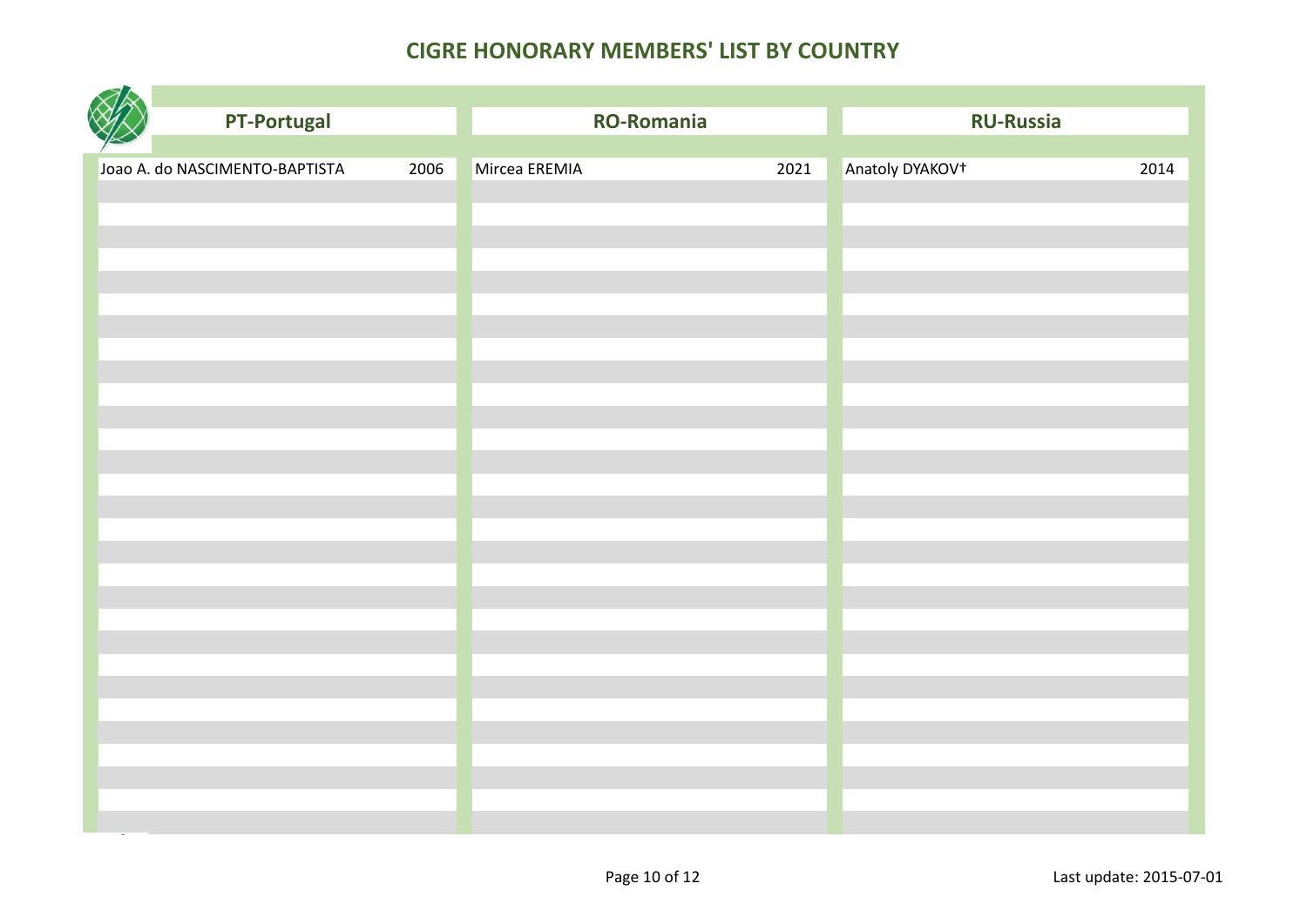|             | <b>SE-Sweden</b>                        |              | SI-Slovenia    |      | <b>TH-Thailand</b> |      |
|-------------|-----------------------------------------|--------------|----------------|------|--------------------|------|
|             |                                         |              | Krešimir BAKIC |      |                    |      |
|             | <b>Gunnar ASPLUND</b><br>Michel CHAMIA+ | 2014<br>2000 |                | 2018 | Norkun SITTHIPHONG | 2016 |
|             |                                         | 2002         |                |      |                    |      |
| Stig GOETHE | Kjell ISAKSSON                          | 2010         |                |      |                    |      |
|             | Sture H. LARSSON                        | 2006         |                |      |                    |      |
|             | Kjell PETTERSSON                        | 2002         |                |      |                    |      |
|             | Fredrik L. RÜTER                        | 2010         |                |      |                    |      |
|             |                                         |              |                |      |                    |      |
|             |                                         |              |                |      |                    |      |
|             |                                         |              |                |      |                    |      |
|             |                                         |              |                |      |                    |      |
|             |                                         |              |                |      |                    |      |
|             |                                         |              |                |      |                    |      |
|             |                                         |              |                |      |                    |      |
|             |                                         |              |                |      |                    |      |
|             |                                         |              |                |      |                    |      |
|             |                                         |              |                |      |                    |      |
|             |                                         |              |                |      |                    |      |
|             |                                         |              |                |      |                    |      |
|             |                                         |              |                |      |                    |      |
|             |                                         |              |                |      |                    |      |
|             |                                         |              |                |      |                    |      |
|             |                                         |              |                |      |                    |      |
|             |                                         |              |                |      |                    |      |
|             |                                         |              |                |      |                    |      |
|             |                                         |              |                |      |                    |      |
|             |                                         |              |                |      |                    |      |
|             |                                         |              |                |      |                    |      |
|             |                                         |              |                |      |                    |      |
|             |                                         |              |                |      |                    |      |